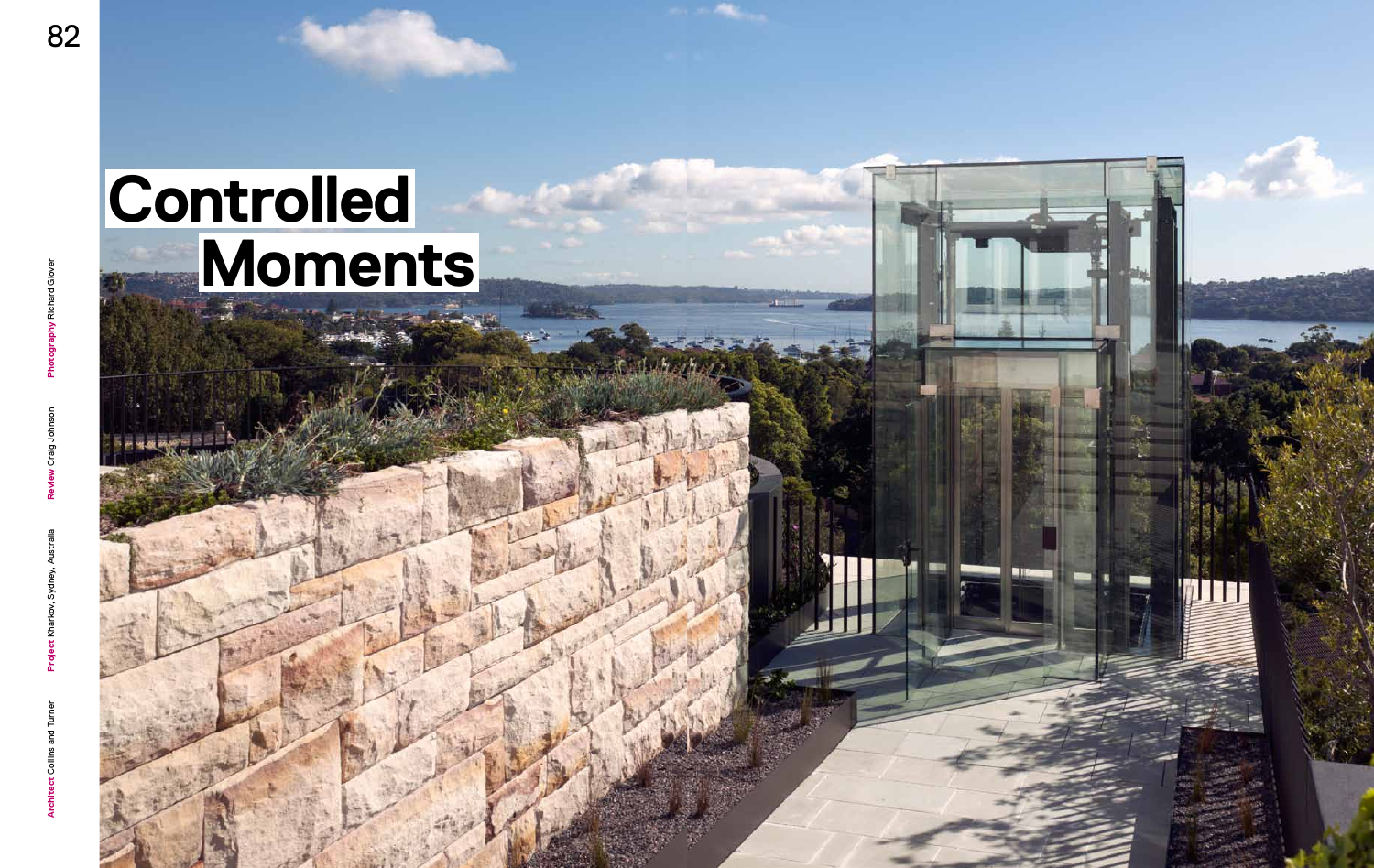

**Y**ou're at street level, about to enter a modest, glazed doorway hidden away inside a wall of sandstone slabs. Inside there's a high-ceilinged tunnel, and much cooler air than outside. To your left is a large, exposed rock wall, hand detailed and subtly lit – effectively a dramatic work of art, damp and dripping into a discrete catch below. As you make your way along a catwalk-style path, elevated from the ground by a few centimetres, you come to another entrance and a glass passenger lift.

The lift has a kind of reverse MONA effect, the ascent offering a myopic view of the raw sandstone shaft lit by skylight. Soon enough, after the equivalent of three floors, your airtight world is replaced as in a revelation. The lift arrives inside an entirely frameless, cantilevered glass box and you're bathed in bright, iris-shrinking natural light, deposited atop a cliff with big skies above and expansive views all round. Welcome to Kharkov, a dramatic, reconditioned 1914 house in Sydney's eastern suburbs.

Kharkov celebrates conspicuous consumption in a single-family private dwelling, and is likely to provoke and irritate as much as it excites and inspires. For here we have nothing less than the transformation of a veritable 'Fraggle Rock', a fragile, inaccessible cliff extending 17 metres below the house into an excavated, secure expansion, with mixed-use landings on the way down and a garage at street level. The client wanted 'landscape'

and 'accessibility' as much as 'architecture', so a number of different functions were scripted together over the once-precarious cliff face. A major component was the replacement of a mechanical inclinator that had serviced the house since 1960 – it was old and slow, unprotected from the elements and could be trusted only to break down, especially in a downpour. Replacing it with a lift would make the walk-up issue disappear and celebrate the site's vertically dramatic possibilities. This alone (the lift is a German machine-room-less prefab, assembled →

# **01**

**In such a dramatic setting, the turret effect is unavoidable**

## **02**

**Approaching the lift, and the reverse MONA effect**



In **Bellevue Hill**, in Sydney's eastern suburbs, Collins and Turner have repurposed a crumbling home into a castle-like lair, slicing into an imposing, 17-metre cliff face. Craig Johnson unpacks the intricacies of this intriguing project

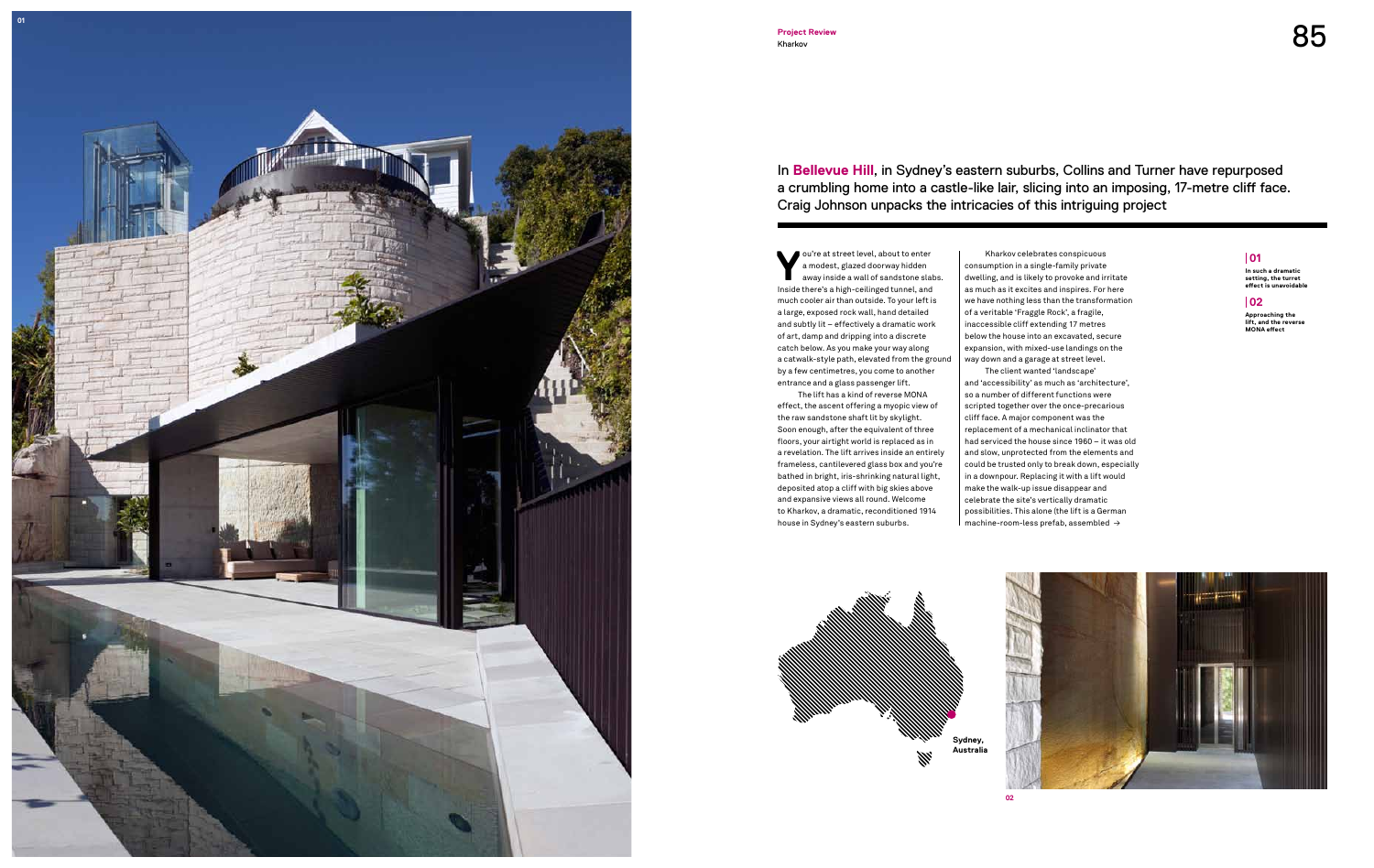Project Details Project team Penny Collins, Huw Turner, Sara Gardhouse, Markus Bruenjes, Sonny Lee / Interior design & restoration of 1914 dwelling Donald Campbell Design (Donald Campbell & Bernard Vella) / Landscape Aspect Studios / Builder Mardini Constructions / Project size 952.25sqm (internal and external trafficable)

**03 The 18-metre pool slices through the site**

 $\rightarrow$  in Marrickville) is a major statement in residential living, although the client wanted other conspicuous lifestyle trappings including a cabana, a special landing complete with its own lift stop and an 18-metre lap pool covering the width of the landing.

The elements don't quite gel as a whole but that's what makes the project interesting, with juxtapositions of light and dark, old and new, rustic and slick, wet and dry, high and low. Most obviously, the main house points to old-world conservatism whereas the new, quasi-modernistic, lightly constructed and angular cabana, cut into rock, screams 'new world'. When the sandstone was found to be strong and aesthetically interesting, stones from the site were used in the property's retaining walls and artfully exposed in the street entry and inside the cabana, where a glass wall slides directly into the stone. Also inside the cabana is a shower 'pod' with mirrored 'periscope' skylight, creating zigzag lighting effects and signalling Collins and Turner's commitment to controlled moments of chance and detail.  $\rightarrow$ 

South Elevation



Site Plan



| )1 Kitchen | 04 Entry |
|------------|----------|
| )2 Studv   | 05 Livin |
| )3 Dining  | 06 Livin |